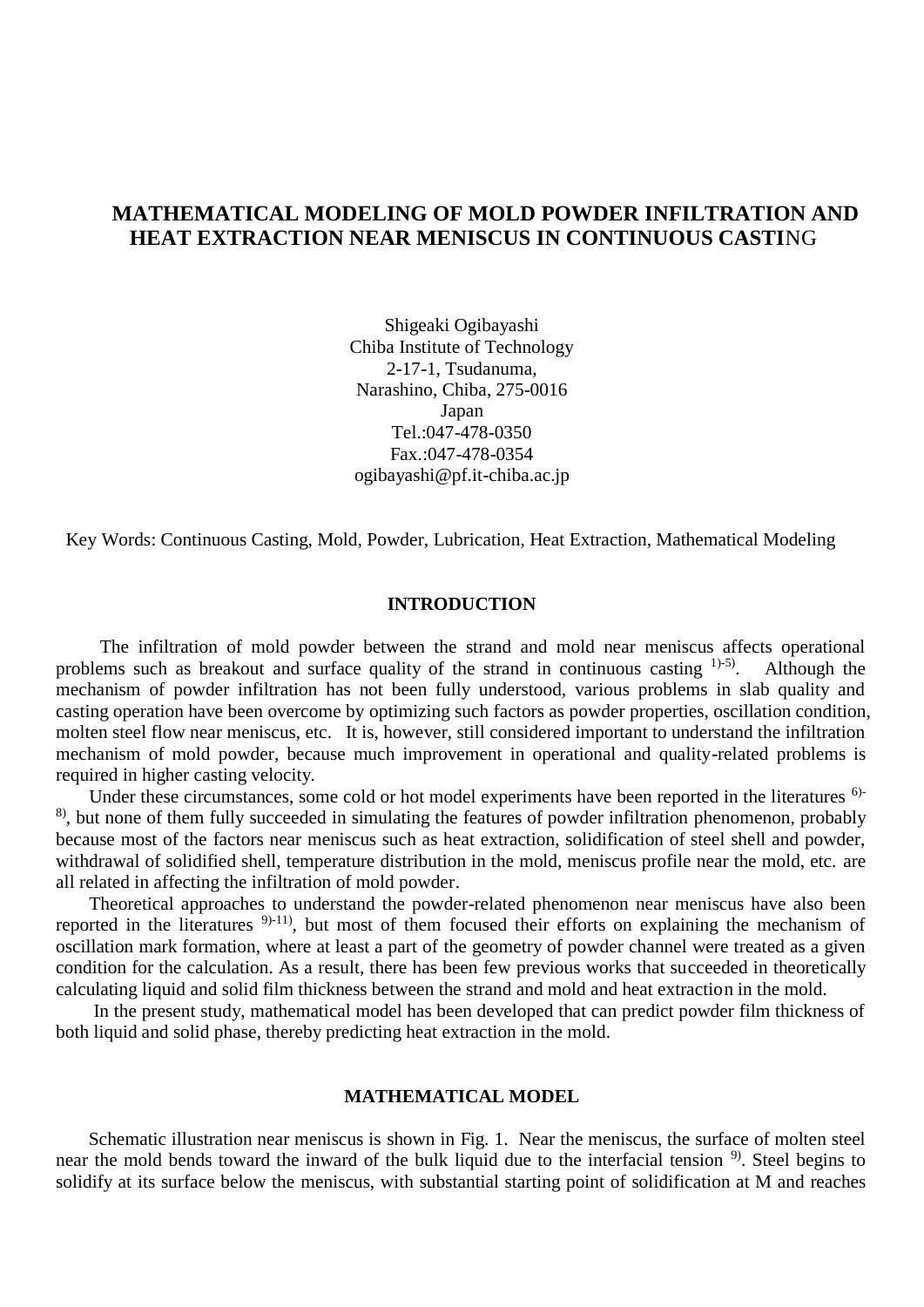the closest to the mold at the point P in Fig. 1. The regions above and below the point M are called region 1 and region 2 respectively in Fig. 1. The pressure inside the powder channel between the shell and mold varies depending on the mold oscillation, withdrawal velocity of shell, dimension of powder channel and static pressure of molten steel, etc. Although the pressure inside the powder channel is greater than atmospheric pressure near meniscus, there will be a certain position in the longitudinal direction between the point P and mold exit where the pressure equals to the atmospheric pressure due to the shrinkage of solidified shell. The region between this position and meniscus is the area taken into consideration in this model.

### **Mathematical Model for Liquid Film Thickness**

Assuming one-dimensional movement of powder between the shell and mold, Navier-Stokes equation is given by equation (1).

$$
\eta \frac{\partial^2 u}{\partial y^2} = \frac{dp}{dx} - \rho_f g \tag{1}
$$

*g accelerationof gravity* :  $\rho_f$ : *density of flux p pressureinsidethe flux channel* :  $\eta$ : viscos ity of mold flux *y axisinthethicknessdirection* : where,  $x: axis in the longitudinal direction$ 

If powder channel profile,  $h(x)$ , is given, equation (1) is solved by the boundary conditions given in equation (2) and one can obtain pressure gradient at any position x as a function of  $h(x)$  as shown in equation (3), where Q is powder consumption rate which is independent on x.





$$
(2)
$$

$$
u = V_m \qquad at \ y = 0
$$
  
= 0 or V \t $_{c}at \ y = h(x) \qquad in \ region \ 1 or \ region 2$ 

 $\Omega$ 

*where*,  $V_m$ : *mold velocity*,  $V_c$ : *casting velocity*,  $h(x)$ : *liquid thickness of flux film* 

$$
\frac{dp}{dx} = (V_c + V_m) \frac{6\eta}{h(x)^2} - \frac{12\eta}{h(x)^3} Q + \rho_f g
$$
\nwhere,\n
$$
Q = \int_0^{h(x)} u(x, y) dy \quad :Flux \text{ consumption rate}
$$
\n
$$
p = \rho_f g l_p \quad at \ x = 0
$$
\n
$$
= 0 \quad at \ x = l_2 \quad (4)
$$
\n(3)

Integrating equation (3) under the boundary condition shown in equation (4), the pressure inside the powder channel is expressed as shown in equations (5) and (6) for region 1 and region 2 respectively, where powder consumption rate is expressed as equation (7).

According to equations (5) and (6), it is easily found that pressure in the region between the point P and channel exit is less than static pressure of molten steel unless h2 is far less than h1. Since the pressure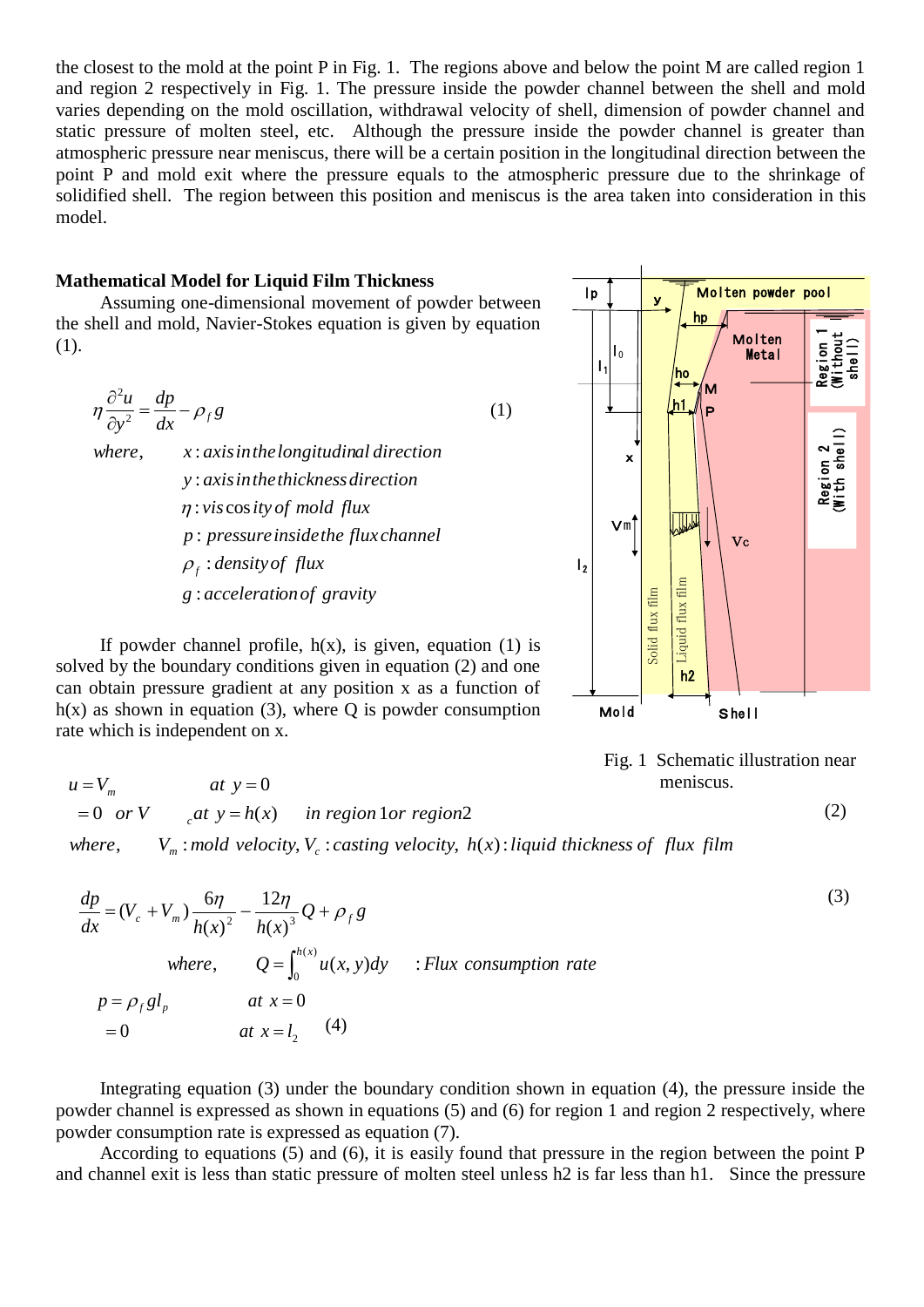at the channel exit equals to atmospheric pressure, which is less than static pressure of molten steel, it will be reasonable to assume that substantial pressure of molten steel acting on the channel is decreased due to the rigidity of solidified shell. Similarly, at the point P where shell rigidity might be very small, substantial pressure acting on the channel could be smaller than static pressure of molten steel, due to either the interfacial tension or shell rigidity.

Based on the above–mentioned discussions, it is assumed in the present study that there exists some factor such as shell rigidity which decreases the static pressure of molten steel acting on the channel. Namely, equations of pressure balance are defined as shown in equations (8) and (9), taking into account of pressure decrease due to shell rigidity or interfacial tension. The values of liquid film thickness at the point P (channel inlet) and at channel outlet, h1 and h2, were determined by solving equations (5), (6), and (7) under the boundary conditions of equations (8) and (9), assuming linear profile of powder channel and neglecting mold oscillation.  $\Delta p$  and G are assumed constant and their values are determined so that calculated behavior of powder infiltration will be basically consistent with actual phenomena as well as the rough calculations of pressure difference due to interfacial tension and thermal stress of shell. The thickness of molten powder pool and channel thickness at meniscus used in the calculation are 10mm and 5mm respectively. The values of the distance from meniscus to the point M ( $l_0$ ) and to the channel outlet ( $l_2$ ) are

$$
p(x) = p(0) + 6\eta V_m \varepsilon(0, x) - 12\eta Q \xi(0, x) + \rho_f gx \qquad \text{for } 0 \le x \le l_0 \text{ (region 1)}
$$
 (5)

$$
p(x) = p(l_0) + 6\eta (V_m + V_c) \varepsilon (l_0, x) - 12\eta Q \xi (l_0, x) + \rho_f g(x - l_0) \quad \text{for } l_0 \le x \le l_2 \text{ (region 2)}
$$
 (6)

where, 
$$
Q = \frac{\{p(0) + 6\eta V_m \varepsilon(0, l_0) + 6\eta (V_m + V_c) \varepsilon(l_0, l_2) + \rho_f g l_2}{12\eta \xi(0, l_2)},
$$
\n(7)

 $(8)$ 

$$
\varepsilon(a,x) = \int_a^x \{1/h(x)^2\} dx, \qquad \qquad \xi(a,x) = \int_a^x \{1/h(x)^3\} dx,
$$

assumed as  $l_1$ -0.5mm and  $l_1$ +100mm, respectively and channel thickness at the point M is assumed to be  $h_1+0.2mm$ . Here,  $l_1$  is the distance from meniscus to the point P in Fig. 1 and  $h_1$  is the channel thickness at the point P.  $l_1$  is assumed to be 10mm in the mathematical model for liquid film thickness, but in the final model where models for liquid film and solid film are combined,  $l_1$  is determined by the condition of thermal equilibrium.

$$
p(l_1) = p(0) + \rho_f g l_1 - \Delta p \tag{8}
$$

$$
\int_{l_1}^{l_2} p(x)dx = \int_{l_1}^{l_2} (p(0) + \rho_{Fe}gx)dx - G \qquad at \ x = l_2
$$
 (9)

where,  $\Delta p = 4.25 \times 10^{-3}$  atm : pressure *decrease* 

 $G = 1.5 \rho_{Fe} g (l_2 - l_1)^2 / 2$ : average shell rigidity in region 2. interfacial *due to tension or shell rigidity*

#### **Mathematical Model for Solid Film Thickness**

In the above-mentioned model for liquid film thickness,  $l_1$ , distance from meniscus to the position of channel inlet P, was assumed constant. However, this position would vary during casting due to casting velocity, meniscus perturbations such as level fluctuation etc., being influenced by heat extraction through infiltrated liquid and solid powder film.

In the present study, it is assumed that thickness of solid film as well as the position of channel inlet  $(l_1)$  is determined by thermal equilibrium between molten steel and mold. In other word, thickness



Fig. 2 Algorithm of model for solid film thickness.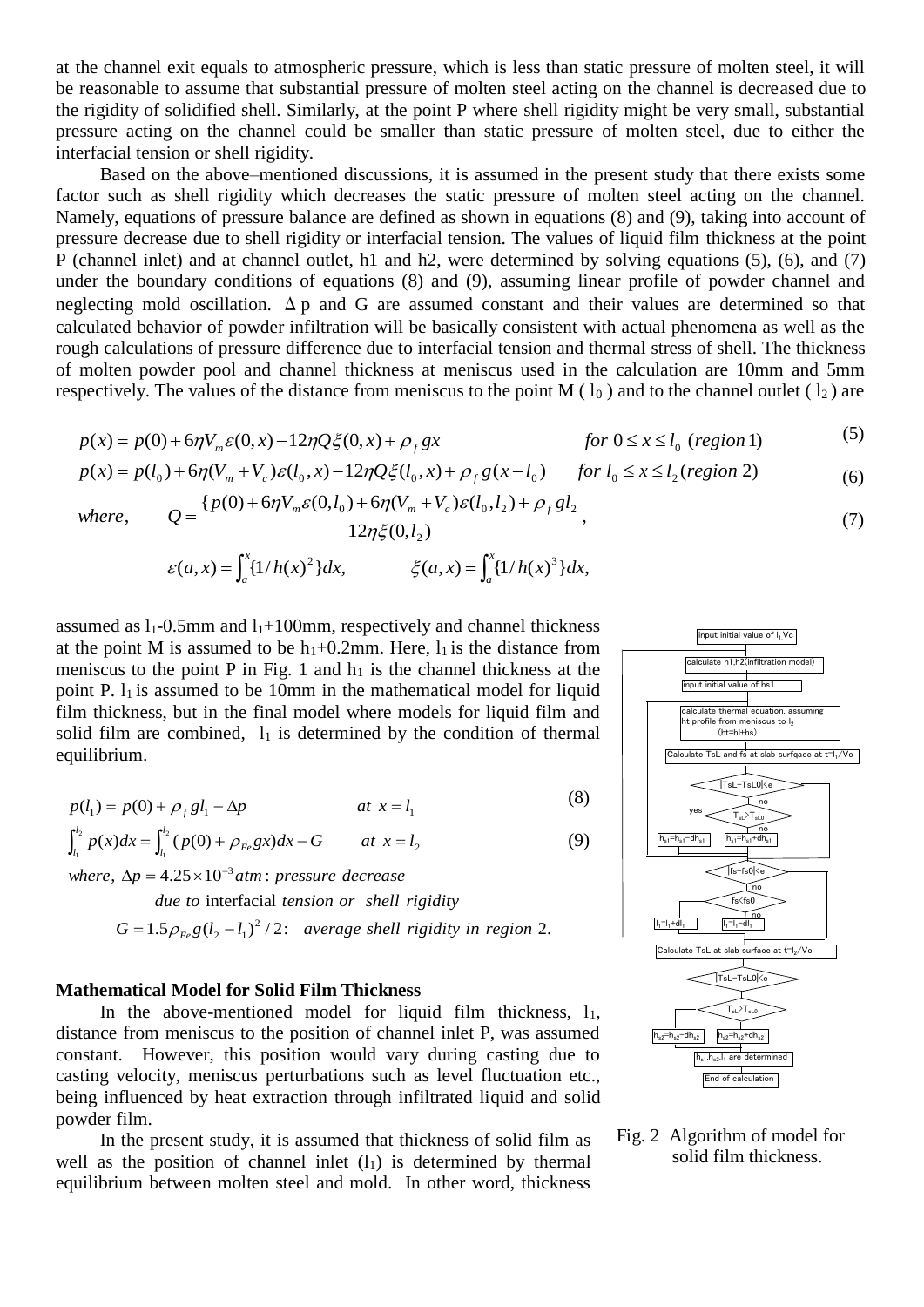of solid film was calculated by iteration so that the temperature of the interface of liquid and solid film (hereafter abbreviated as TSL in figures) equals to the solidification temperature of mold powder for a given value of liquid film thickness. The position of channel inlet was calculated by iteration so that the fraction solid of shell surface at the position P equals to 0.8. When the position of channel inlet changes, calculated liquid film thickness would be changed. Therefore, calculation of solid film thickness and position of channel inlet are combined with the calculation of liquid film thickness by iteration. Calculations of heat flow and solidification are numerically conducted by one-dimensional finite difference method 、 where steel composition were assumed as 0.12%C-0.2%Si-1.2%Mn-0.01%P-0.005%S.

## **RESULT OF CALCULATION**

### **Influence of Casting Velocity on Powder Infiltration**

An example of calculated powder consumption is shown in Fig. 3 as a function of casting velocity. Calculated powder consumption decreases with increasing casting velocity as expected from actual casting behavior. Fig. 4-a and Fig. 4-b show calculated liquid film thickness and total film thickness at channel inlet and channel outlet as a function of casting velocity. It is noted that both liquid film thickness and solid film thickness decrease with increasing casting velocity. Fig. 5 shows the liquid film thickness at channel inlet and channel outlet. As shown in Fig. 5, Liquid film thickness drastically decreases with increasing casting velocity especially at channel outlet, resulting in drastic decreasing tendency of powder consumption with increasing casting velocity.





Fig. 3 Calculated powder consumption as a function of casting velocity.



 Fig. 4-b Film thickness as a function of casting velocity at channel outlet.  $(1.2 \text{poise}, \text{TSL}=1170^{\circ}\text{C})$ 

 Fig. 4-a Film thickness as a function of casting velocity at channel inlet. (1.2poise, TSL=1170℃)



 Fig. 5 Liquid film thickness as a function of casting velocity. (Viscosity=1.2poise, TSL=1170℃)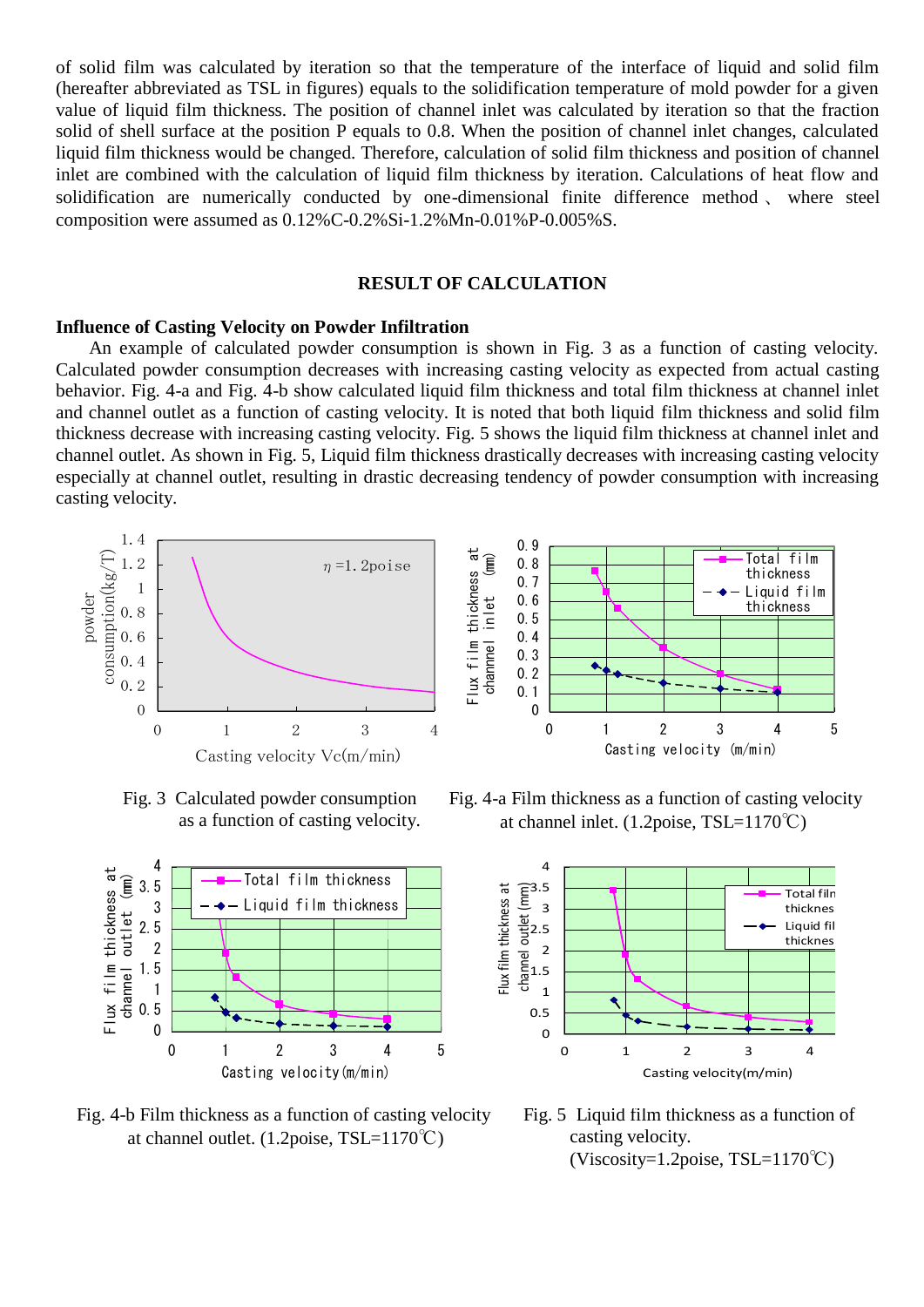Calculated heat flux is shown in Fig. 6 for channel inlet and channel outlet as a function of casting velocity. Calculated heat flux decreases with increasing casting velocity. Heat flux at channel outlet, which is located 100mm downward from channel inlet in this calculation, is smaller than that at channel inlet. Decreasing tendency of heat flux with decreasing casting velocity and with increasing distance from meniscus shows good agreement with actual phenomenon. This is caused because film thickness of both liquid and solid phase decreases with increasing casting velocity as shown in Fig. 4a and Fig. 4b.



 Fig. 6 Heat flux near meniscus as a function of casting velocity.  $(1.2 \text{noise}, \text{TSL}=1170^{\circ}\text{C})$ 



Fig. 7 Powder consumption as a function of powder viscosity. **(Vc=1.2m/min, TSL=1170**℃**)**

### **Influence of Powder Viscosity on Infiltration**.

Influence of powder viscosity on powder consumption and liquid film thickness are shown in Fig. 7 and Fig. 8 respectively. Powder consumption decreases with increasing powder viscosity but its dependency is rather small compared with that of casting velocity. This is because the dependency of liquid film thickness on powder viscosity is very small at channel inlet as shown in Fig. 8. The heat flux increases with increasing powder viscosity but its dependency is also small compared with that of casting velocity as shown in Fig. 9.



 $(Vc=1.2m/min, TSL=1170°C)$ 



### **Influence of Solidification Temperature of Mold Powder on Infiltration.**

Relationship between powder consumption and solidification temperature of mold powder is shown in Fig. 10. Powder consumption decreases with increasing solidification temperature, showing good agreement with actual phenomenon<sup>2)</sup>. This tendency is due to the decreasing tendency of liquid film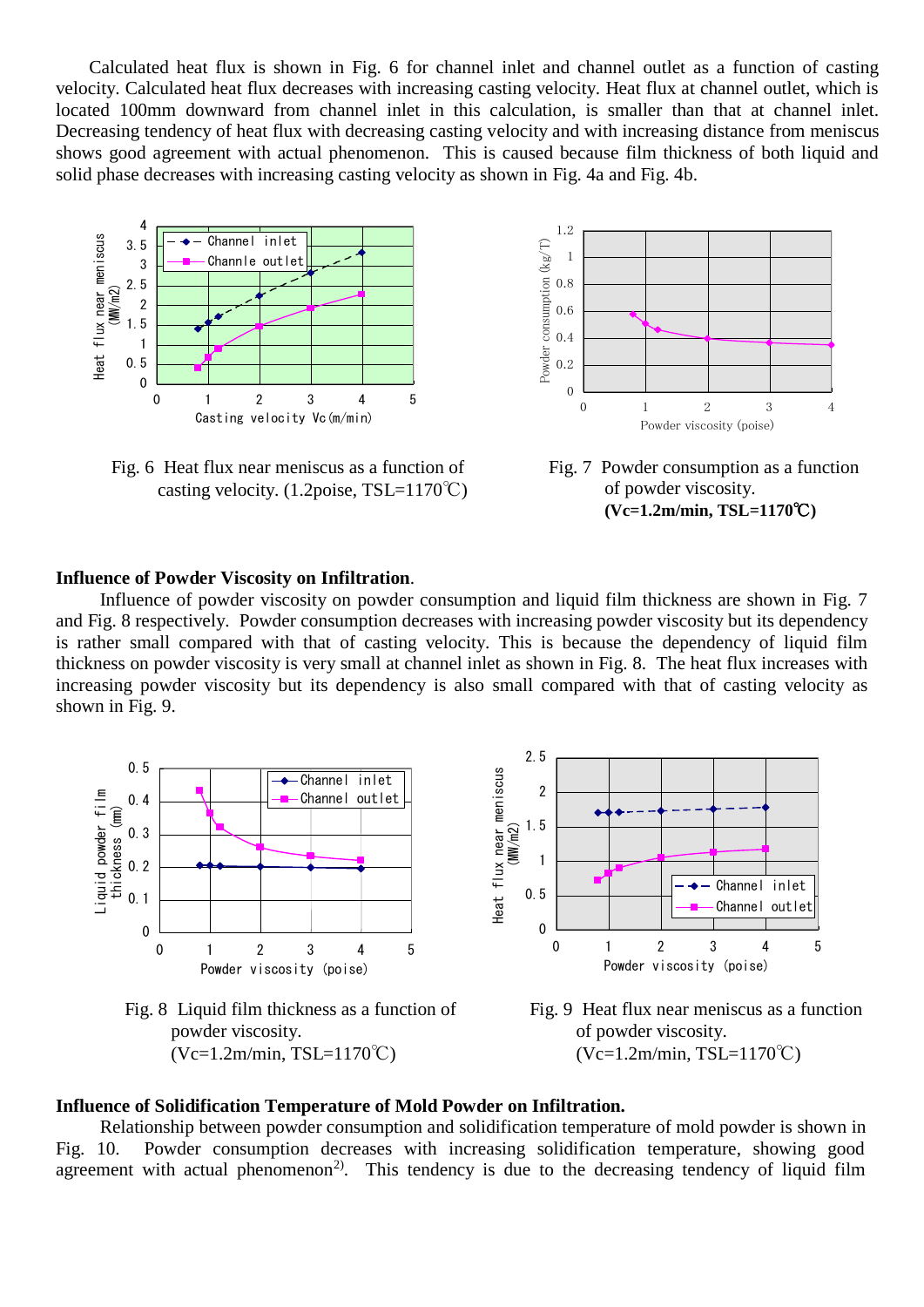thickness at both channel inlet and channel outlet with increasing solidification temperature as shown in Fig. 11.

Solid film thickness near meniscus, on the other hand, increases with increasing solidification temperature, resulting in slight increase in total film thickness and slight decrease in heat flux near meniscus as shown in Fig. 12 and Fig. 13. The calculated result that heat flux slightly decreases with increasing solidification temperature of mold powder agrees with actual phenomenon<sup>2)</sup>, but its dependency is rather smaller than actual phenomenon, the reason of which is considered that interfacial heat resistance between solid film and mold is assumed constant regardless of the variation of solidification temperature in the present work.



 Fig. 10 Powder consumption as a function of solidification temperature of mold powder. (1.2m/min,1.2poise)



 Fig. 12 Total film thickness at channel inlet as a function of solidification temperature of mold powder. (1.2m/min,1.2poise)

## **Influence of Meniscus Perturbation in Infiltration**

The mold powder infiltration for unsteady state condition was analyzed in such way that solid film thickness was first calculated under steady state condition, and then liquid film thickness was calculated using the calculated solid film thickness as a constant parameter, and influence of the fluctuations of meniscus level and meniscus temperature was analyzed.

Influence of abrupt change in meniscus temperature on liquid film thickness at channel inlet is shown in Fig. 14. Liquid film thickness for steady state is also shown in Fig. 14 as a reference. In the case of steady state where thermal equilibrium is achieved between molten steel and mold, liquid film thickness



 Fig. 11 Powder consumption as a function of solidification temperature of mold powder. (1.2m/min,1.2poise)



 Fig. 13 Heat flux near meniscus as a function of solidification temperature of mold powder. (1.2m/min,1.2poise)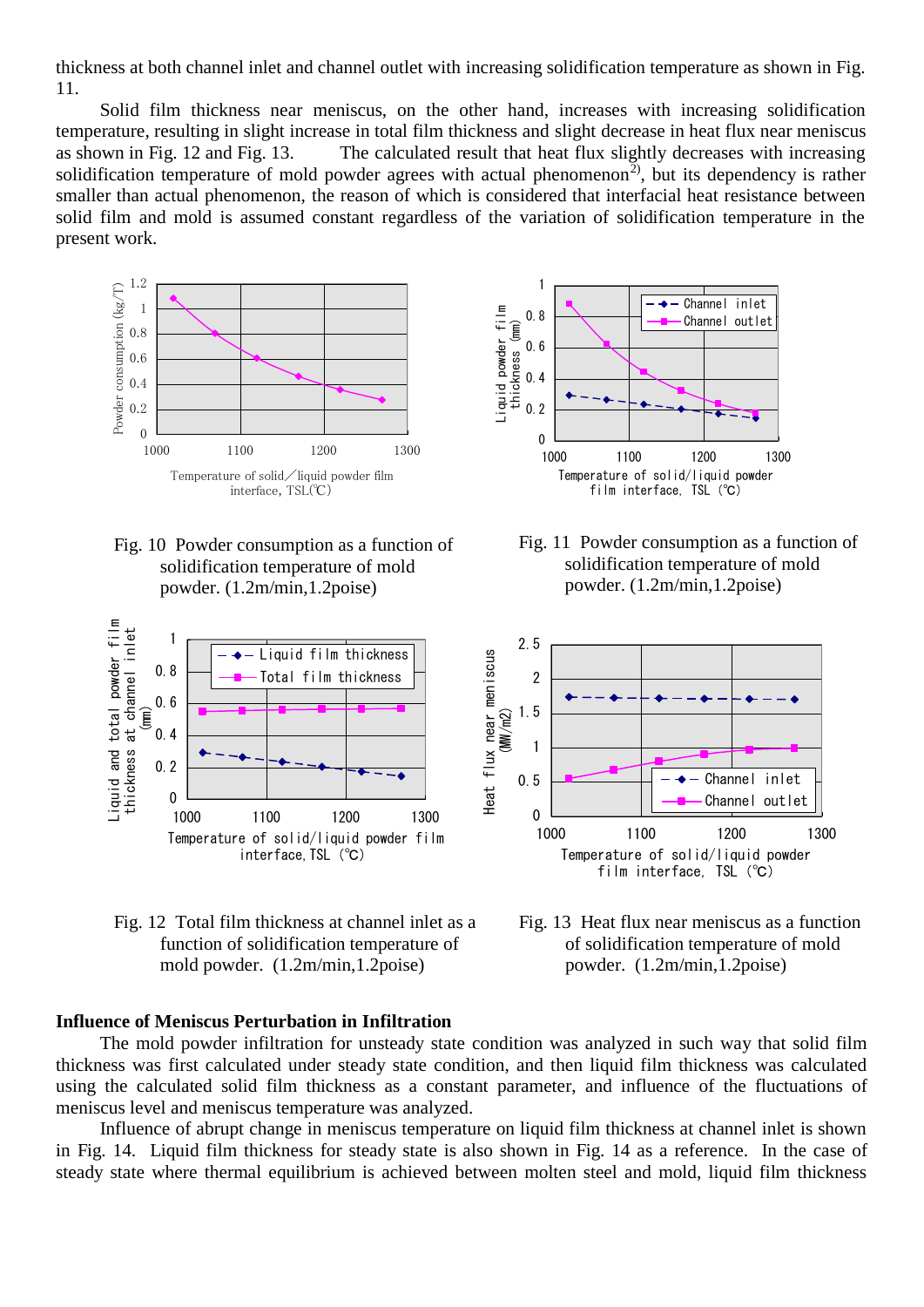slightly decreases with increasing superheat at meniscus. On the other hand, when superheat at meniscus suddenly varies with solid film thickness being constant, mold powder infiltrates excessively when superheat decreases and too little when superheat increases as shown in Fig. 14. The reason is that the position of channel inlet becomes shallower or deeper when superheat at meniscus decreases or increases, which affects the pressure balance between molten steel and powder channel.

Influence of meniscus level fluctuation on powder infiltration is shown in Fig. 15. Mold powder infiltrates excessively or too little when meniscus level suddenly moves downward or upward. This result shows qualitative agreement with actual phenomenon, but quantitatively speaking, influence of meniscus level fluctuation seems to be too sensitive when compared with actual phenomenon. The reason is considered that actual meniscus shape due to interfacial tension is not taken into account in the present work. In order to explain the influence of level fluctuation more quantitatively, it is considered that more precise calculation of temperature field near meniscus will be required.



 Fig. 14 Liquid film thickness at channel inlet for unsteady state where superheat at meniscus suddenly varies from  $5^{\circ}$ C.(Vc=1.2m/min, Viscosity=1.2poise, $TSL=1170°C$ )



 Fig. 15 Liquid film thickness at channel inlet when meniscus level suddenly varies from 0mm.(Vc=1.2m/min,Viscosity=1.2poise, TSL=1170℃)

## **DISCUSSIONS**

#### **Calculation Conditions to Reproduce Realistic Powder Infiltration Behavior in the Model.**

Mathematical simulation has been made under various assumptions and the conditions to explain the powder infiltration behavior of actual phenomenon in the model has been examined.

As a result, it was revealed that the following conditions are necessary to obtain quantitatively similar

result of powder consumption of actual phenomenon as a function of casting velocity and powder viscosity. a) Liquid film thickness is determined by pressure balance.

- 
- b) There is a factor such as shell rigidity that decreases substantial pressure of molten steel acting on the channel.
- c) There is a place well below the meniscus where pressure inside the powder channel is equal to atmospheric pressure.
- d) There exists a steel shell above the point p where the thickness of powder channel would be its minimum in the longitudinal direction.
- e) There is a region near the meniscus where shell substantially does not exit.

Among the factors stated above, conditions a) to c) are the most essential factors to simulate actual phenomenon, and conditions d) to e) are necessary to quantitatively account for the actual behavior of powder consumption. For instance, we cannot obtain similar result of actual powder consumption as a function of casting velocity and powder viscosity if conditions a) to c) are not applied in the calculation. Similarly, dependency of powder consumption on casting velocity becomes too small compared with actual phenomenon if conditions d) and e) are neglected. In addition, if h1 is assumed constant by neglecting the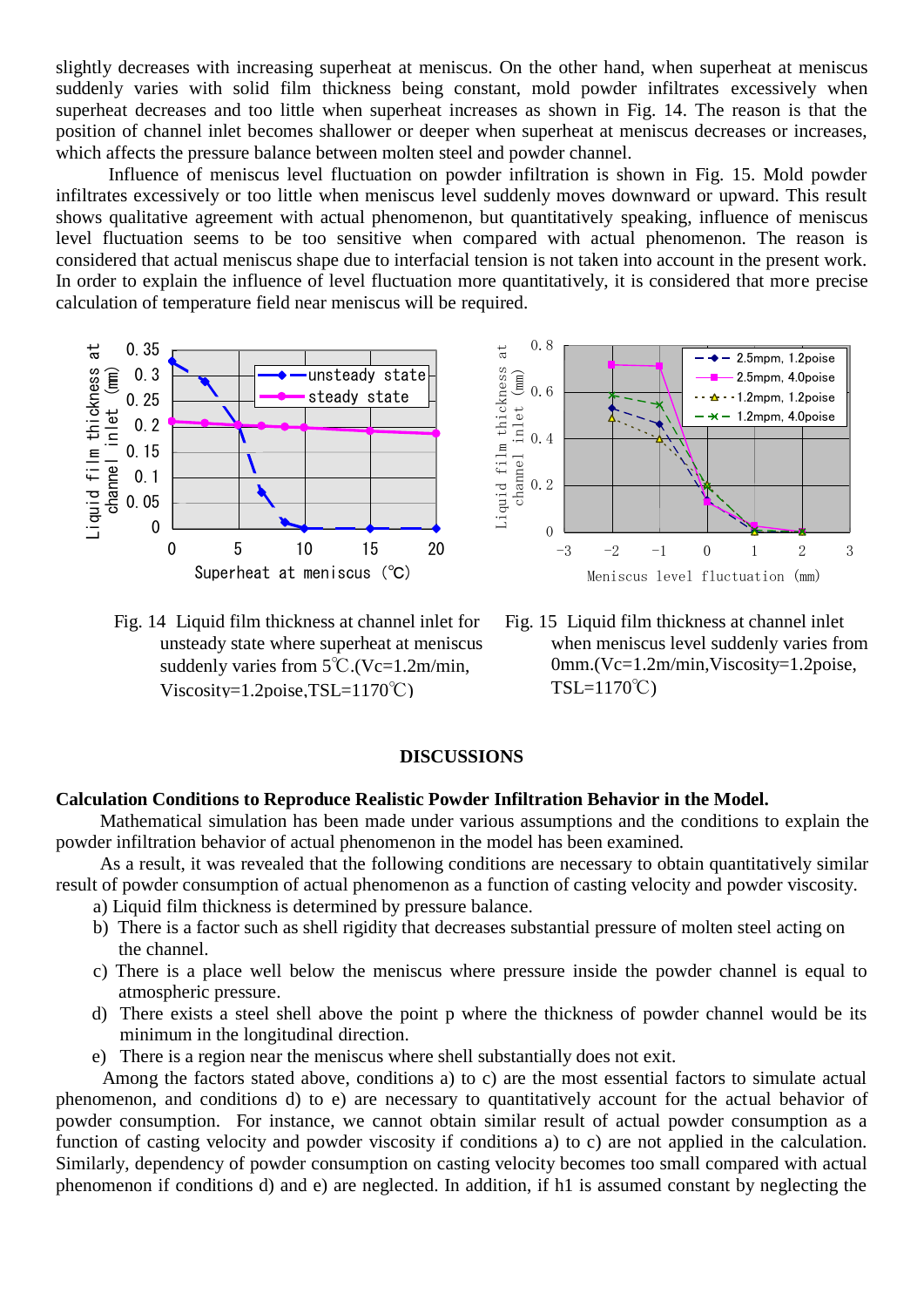condition a), powder consumption tends to be a constant value in higher casting velocity which is also inconsistent with actual phenomenon.

#### **Mechanism of Powder Infiltration**

Powder infiltration has been often discussed with mold oscillation. It has been experimentally verified, however, that mold powder can infiltrate even though the strand is not subjected to mold oscillation  $12)$ -14). When neglecting mold oscillation, it is clear from equation (7) that mold powder infiltrates due to drag force imposed by the moving strand and the force of gravity as stated in the literature  $^{10}$ . This is true if we consider the channel profile as a given condition. But the question is how channel profile is determined by the nature. The key word for the answer to this question seems to be the pressure inside the powder

channel. Fig. 16 shows an example of the calculated pressure inside the powder channel. Because of the conditions a) to c) state above, the pressure in most of region2 is negative, being smaller than atmospheric pressure. This is caused due to the drag force imposed by the moving strand and existence of shell rigidity. When casting velocity and viscosity are larger, the pressure in region 2 becomes lower, resulting in smaller film thickness at both channel inlet and channel outlet. Due to this negative pressure in region 2, mold powder at channel inlet is sucked downward, resulting in powder infiltration with the help of the existence of shell rigidity or interfacial tension at channel inlet which decreases static pressure of molten steel acting on the channel.



 Fig. 16 Longitudinal distribution of pressure inside powder channel .(Vc=1.2mpm, Viscosity=1.2 poise, $TSL=1170^{\circ}C$ )

#### **SUMMARY**

A mathematical model that can predict powder film thickness of both liquid and solid phase as well as heat extraction in the mold has been developed. As a result of analyzing powder consumption and heat extraction as a function of casting velocity, powder viscosity, and solidification temperature of mold powder, it was revealed that calculated results well agree with actual phenomenon. In order to explain the actual phenomenon more quantitatively, additional studies for the improvement in the model are remained to be done such as more precise calculation of temperature field near meniscus, taking into consideration of slag rim near meniscus and mold oscillation, etc.

# **ACKNOWLEDGEMENTS**

The most of present work has been done while the author was in Nippon Steel Corporation. The author is grateful to Nippon Steel Corporation who permitted to publish this work.

### **REFERENCES**

- 1) T.Nakano, M.Fuji, K.Nagano, S.Mizoguchi, T.Yamamoto, and K.Asano,Tetsu-to-Hagane,Vol.67,1981, pp. 1210-1219
- 2) H.Nakato, T.Nozaki, H.Nishikawa, and K.Sorimachi, Tetsu-to-Hagane, Vol.74, 1988, pp.1266-1273
- 3) K.Koyama, H.Nagano, and T.Nakano, Seitetsu-Kenkyu, 324, 1987,p.39
- 4) H.Mizukami, K.Kawakami, T.Kitagawa, M. Suzuki, S.Uchida, and Y.Komatsu, Tetsu-to-Hagane, Vol.72, 1986, p.1862